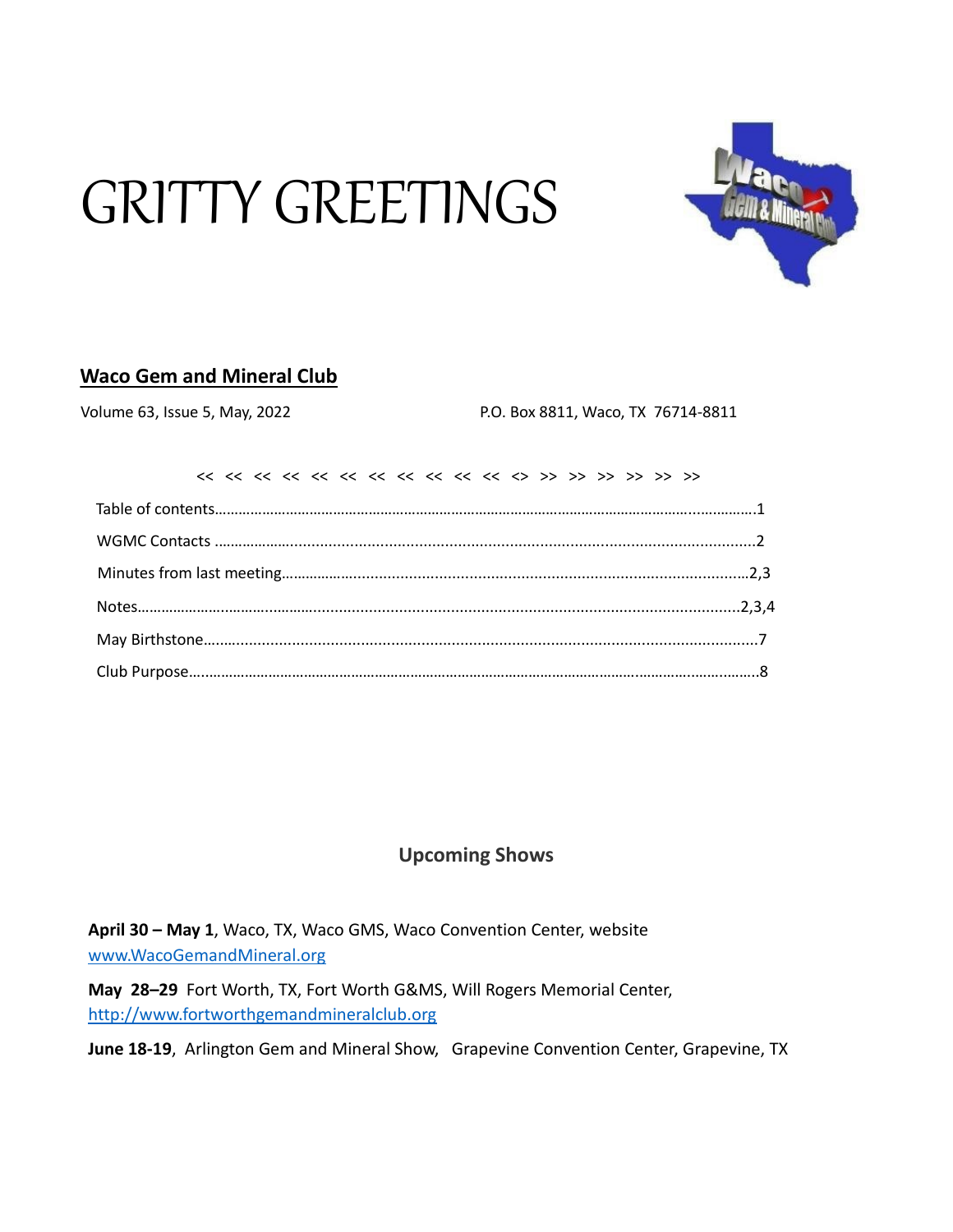## **Contacts**

| <b>President</b>               | Roy Cooper                            | <b>Treasurer</b> | Jackie Dodson                   |
|--------------------------------|---------------------------------------|------------------|---------------------------------|
|                                | 254-749-9961                          |                  | jackiedodson66@gmail.com        |
|                                | coopersfarmstore@yahoo.com            |                  |                                 |
|                                | <b>Vice-President</b> Scott Halverson | <b>Secretary</b> | Harry Senn                      |
|                                | 254-424-8829                          |                  | senn.harry@yahoo.com            |
|                                | Baylordad312@gmail.com                |                  |                                 |
| Newsletter Staff John Langston |                                       | <b>Website</b>   | www.wacogemandmineral.org       |
|                                | johnjkbear@aol.com                    |                  |                                 |
|                                |                                       | Webmaster        | wacogemandmineralclub@gmail.com |
|                                |                                       |                  |                                 |

## << << << << << << << << << <> >> >> >> >> >> >> >> >> >>

## Waco Gem and Mineral Club Meeting Minutes 2022.03.05

**Call to order** 10:15 am by President Roy Cooper

Karl, **Motion** to accept Minutes as published. Bob **second. Approved** by unanimous consent.

Thank you to John Langston for adding shows to Gritty Greetings.

#### **Jackie's Treasurers Report**

- \$20K in checking
- -We will wait until after 2022 Show deposit to move funds to high-percent accounts.
- -We have list for Job Description for new Treasurer
- -Latest Financial Flash Drive has been exchanged for previous.
- -Members are reminded to pay dues for 2022 prior to August 31.
- -Vendors have all paid for Show except for one IOU who will pay at the Show
- -Confidential business discussed

#### **Program Committee, Bob**.

-Petrified wood today; Fire extinguisher training next month.

**Field trip committee**: Brownwood Next Friday (April 9, 2022) Alpine Show: April 15, 16, 17, 2022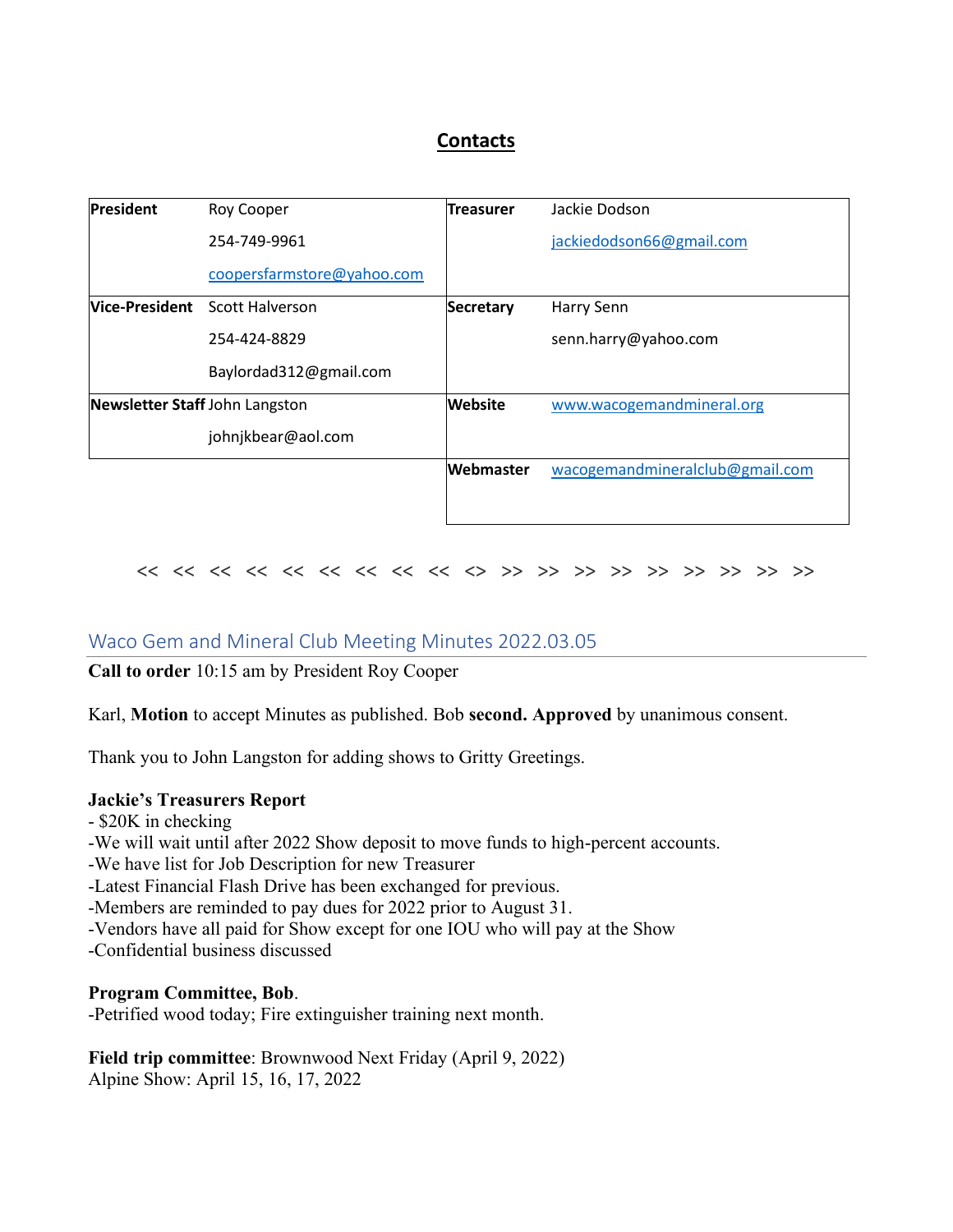## **Show Committee:**

- Jackie will work Check-in
- Grand prize; Tickets; Sales Dorothy and Shirley (Sunday)
- Bob in charge of Grand Prize process
- Silent Auction: Pam, Karl, Harry
- 3-page Invoice payment process:
- - we keep the item and (1) Copy
- - They keep (2) copies and go see Jackie
- They make payment, leave (1) copy with Jackie and return with  $(2<sup>nd</sup>)$  copy "Paid"
- - They then pick up their item
- Vendor move-in and set-up Friday, 9 am to 8 pm
- - WGM Club Members set up on Friday
- **Food Truck in Parking Lot** (Mexican Food); Restaurants next to Convention Center
- - Delivery ok, but **YOU MUST GO OUTSIDE FOR THE PICK-UP**
- Farmer's Market on Saturday until 1 pm (possible source of food)
- Ted's wife to do announcing/hand out door prizes
- Move out: Sunday, 5 pm to 9 pm.
- Roy to print statement about fine, food , etc.
- (John Langston) We're taking Vendor applications [but NO Money] for next year
- Square Readers: Jackie has one; (2) in WGM Desk drawer

#### **New Business**

- Jewelry Maker demo needed for Upward Bound, 20, 21 June, at BRIC (Baylor Resources…)

- - Bob will follow up
- Central Texas Cactus and Succulent Society needs new meeting place, @ \$25 per night.
- - Meets 1<sup>st</sup> Tuesday night of each month, 6-6:30 pm.
- - Bob moves to allow use of WGM Clubhouse; Karl, second. Motion passed.

#### **Meeting adjourned:** 11:20 Bob gave a **petrifying presentation**!

## **Notes**

- 1. May 7th program will be a safety demonstration on fire extinguishers. (Required by the Federation.)
- 2The editor requests news items from any member to be included in the Gritty Greetings.

Deadline for submissions is the 20<sup>th</sup> day of the month. Contributions to the newsletter are encouraged.

#### **Name Tags:**

It is great that we feed the pig at our meetings because we don't have or have lost or forgotten our nametags to drop a quartering the pig. The money from the pig goes toward our Scholarship program, and we really do appreciate every 2 bits, 4 bits, 6 bits or more. However, if you need a nametag you can purchase them at the businesses below!

Waco Gem & Mineral Club nametags are available at **Print Mart**, 202 Deb (behind AutoNation Chevrolet). Cost with a pin back is \$8.00 (with tax \$8.66), and with a magnet back is \$11.00 (\$11.91). or at Award Specialties at 431 Lake Air Dr.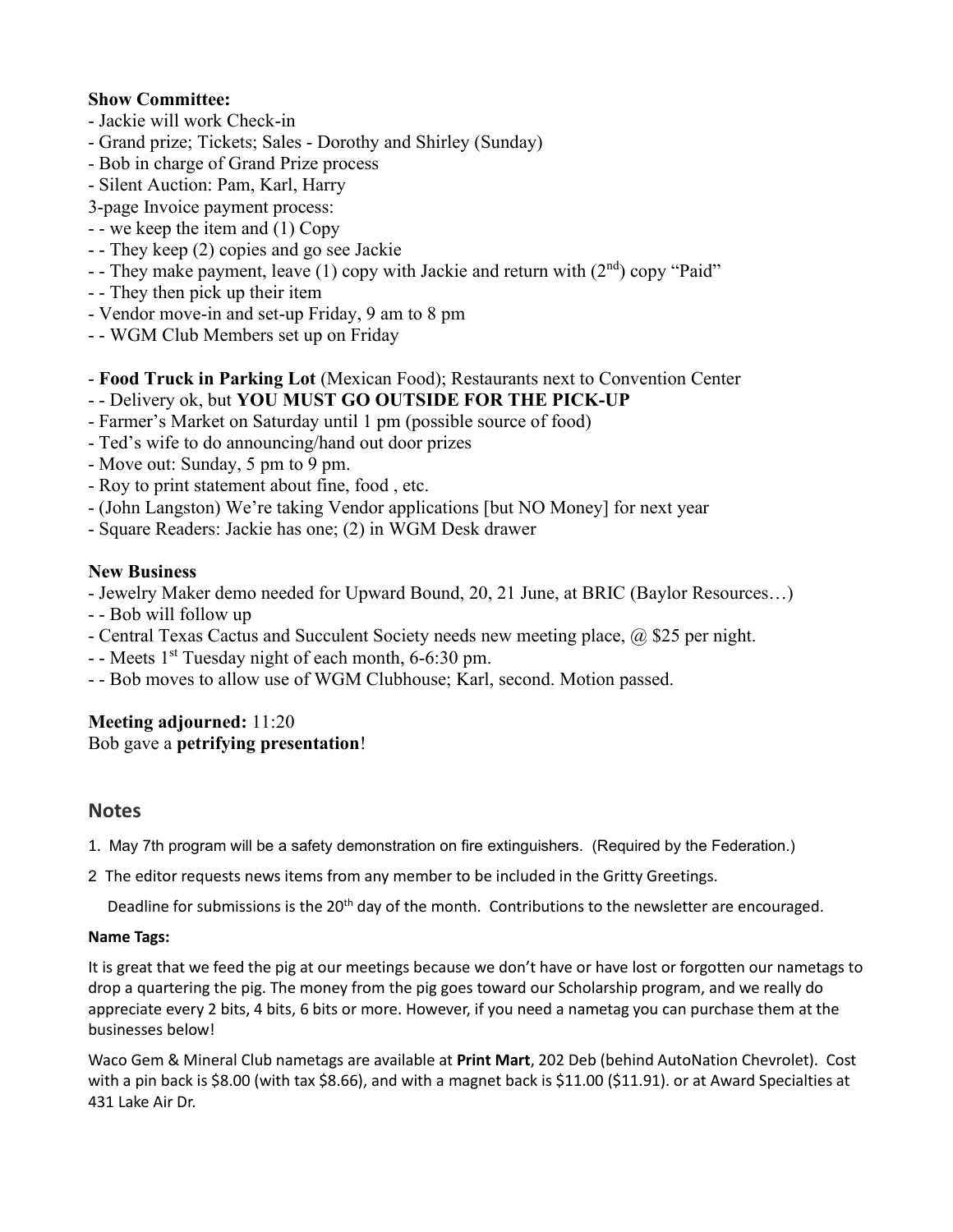#### **Club Dues:**

Annual Waco Gem and Mineral Club dues are \$12.00 for an individual membership or \$20.00 for a family membership. Please check with Jackie if you aren't sure whether you've paid your Dues!

#### **Shop Fees:**

Lapidary Workshop fee is \$2.00 per hour. Slab Saw fee is an additional \$2.00 per hour. Class fees are always dependent upon class and instructor.

The Waco Gem and Mineral Club is a member of the South-Central Federation of Mineral Societies; and the American Federation of Mineralogical Societies. Meetings are held on the first Saturday of each month (except July and September) at 10:00 a.m. at the Waco Gem and Mineral Club Clubhouse, 187 South McLennan Drive in Elm Mott, Texas. The lapidary workshop is in the clubhouse.

Our website is www.wacogemandmineral.org

Facebook:<https://www.facebook.com/WacoGemAndMineralClub>

--------------------------------------------------------------------------------------------------------------------------------------------------------

#### **The ROCKHOUND'S TEN COMMANDMENT'S**

1. Thou shalt not touch thy neighbor's minerals unless he places them in thy hand.

2. Thou shalt not test the strength of crystals by pinching, squeezing, or biting.

3. Thou shalt not drop thy neighbor's fossil, for many do not bounce properly.

4. Thou shalt not place thy neighbor's specimen in thine own pocket.

5. Thou shalt not argue the name of that mineral too violently. Sometimes thou can be wrong.

6. Thou shalt not test thy neighbor's agates for hardness by rubbing them together.

7. Thou shalt not climb above thou neighbor's head when on a fieldtrip, lest thou art willing to spend the rest of the day digging him out.

8. Thou shalt protect thine eyes, hands, and feet so that thou can enjoy many more fieldtrips.

9. Thou shalt not encroach upon thy neighbor's digging, lest his hammer be dropped upon thy toe.

10. Thou shalt not complain about, or denounce, the club officers under penalty of being elected one thyself.

Submitted by Keep on Rocking, Sandra Sullivan, Editor of the Rockhound Roundup, Alabama Mineral & Lapidary Society, Via MGMS Rocky Echoes Vol.42 #5 2/02 pg.15, Via SCRIBE, Sept, 2016.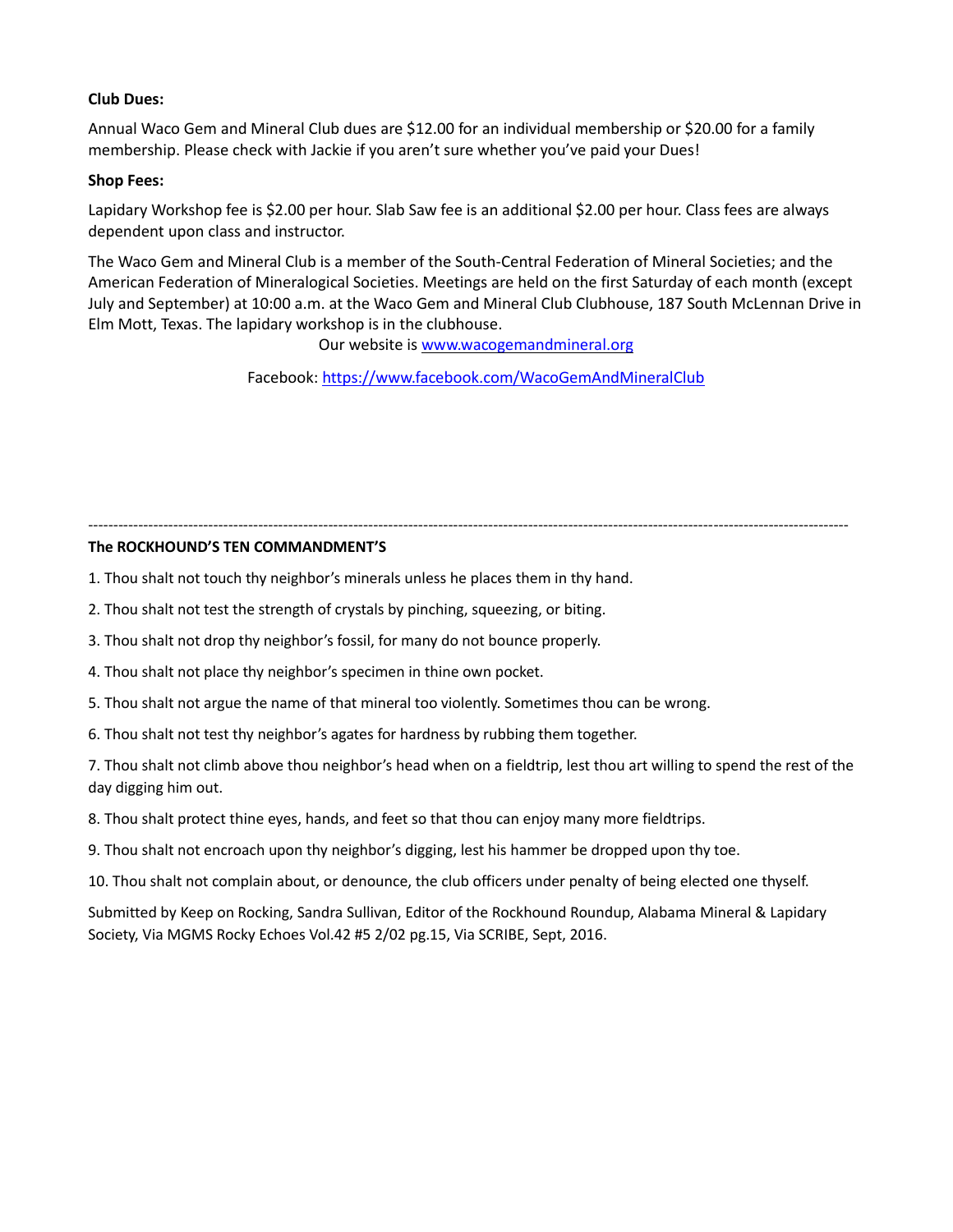| Hock a Rock? | Chip Burnette                                                                       | (with apologies to Joyce Kilmer)  |
|--------------|-------------------------------------------------------------------------------------|-----------------------------------|
|              | I think that I shall never hock<br>Something as beautiful as a rock.                |                                   |
|              | A rock patterned and lovely just rough,<br>Or cabbed for jewelry $-$ not too tough. |                                   |
|              | A gem facetted to sparkle divine,<br>Deep red beauty, glowing like wine.            |                                   |
|              | A mineral specimen fascinating to see,<br>What could be better? Beats me!           |                                   |
|              | Verse may be written just to mock,<br>But only God can create a rock.               |                                   |
|              | So pawn some trinkets, silver or gold,<br>But rocks are too precious, I'm told.     | From the Rock Prattle, April 2015 |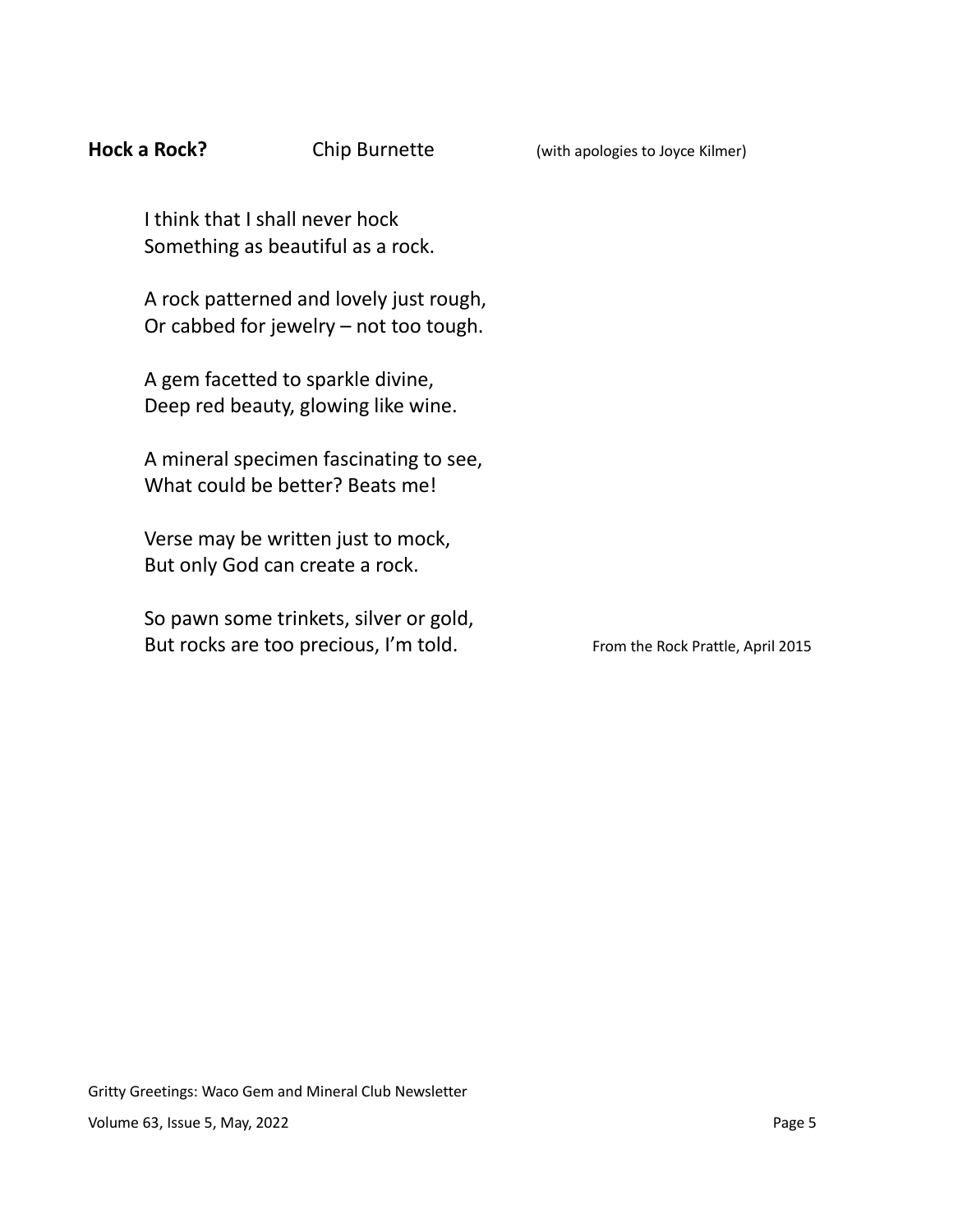62nd Annual Waco Convention Center Waco Gem and April 30th and May 1st

Mineral Club Show 2022 Saturday 10-5 Sunday 10-5





Gritty Greetings: Waco Gem and Mineral Club Newsletter Volume 63, Issue 5, May, 2022 **Page 6** Page 6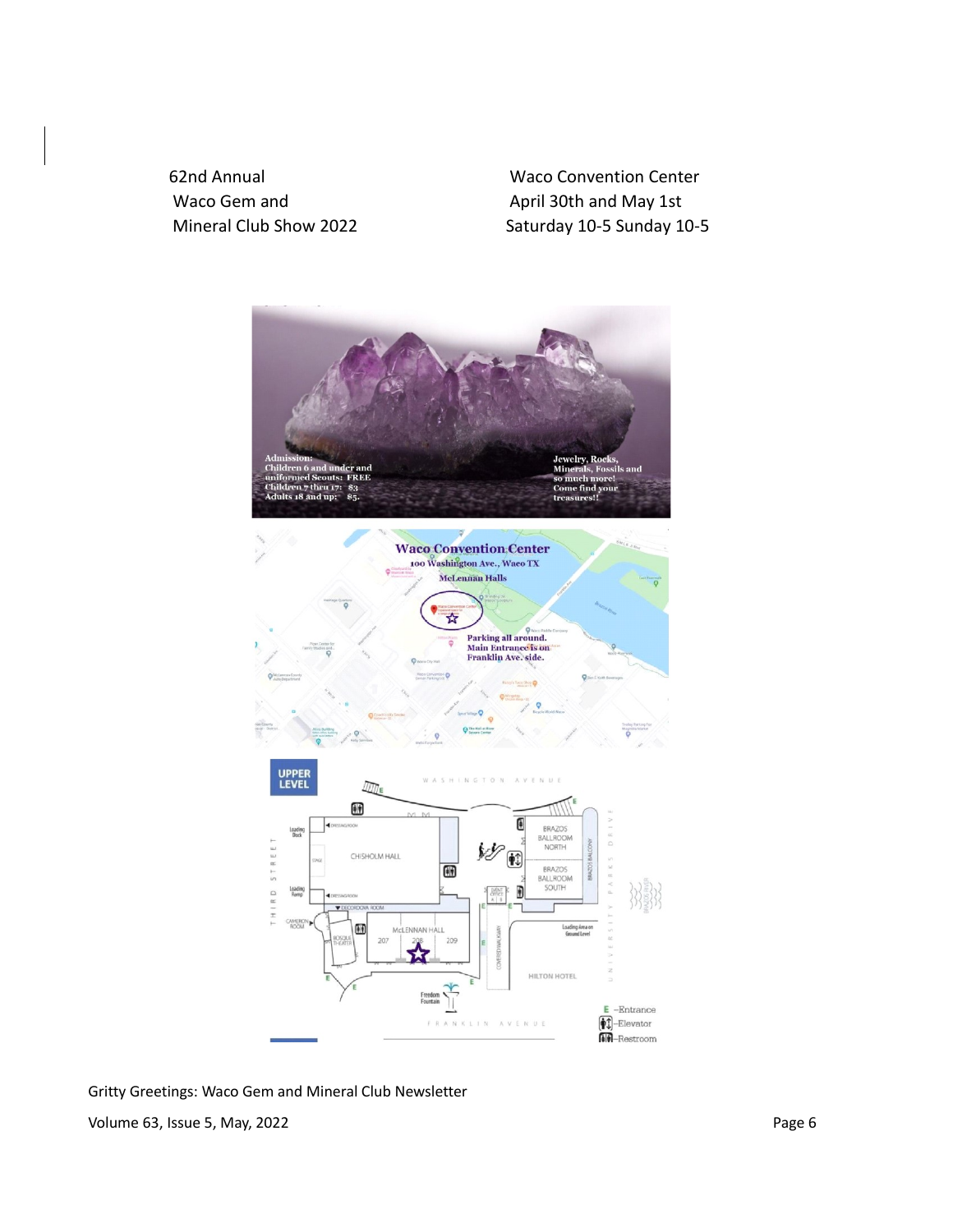# **May birthstone: Emerald**

Emerald's name is derived from the Greek word **smaragdus,** meaning "green gem." Like aquamarine, emerald is a variety of beryl, a mineral that grows with six sides and up to a foot in length. Emerald color can range from light green (though there is some argument whether these very light beryls are truly emeralds) to a deep, rich green. Emeralds are also like aquamarine in that the way the color presents itself in jewelry depends on a good cut by a skilled gemologist. The deeper or more green an emerald is, the more valuable it is. The rarest emerald gemstones will appear to be an intense greenblue color. Emerald gems are found all over the world, including Colombia, Brazil, Afghanistan, and Zambia. The availability of high-quality emerald is limited; consequently, treatments to improve clarity are performed regularly.

Courtesy American Gem Society